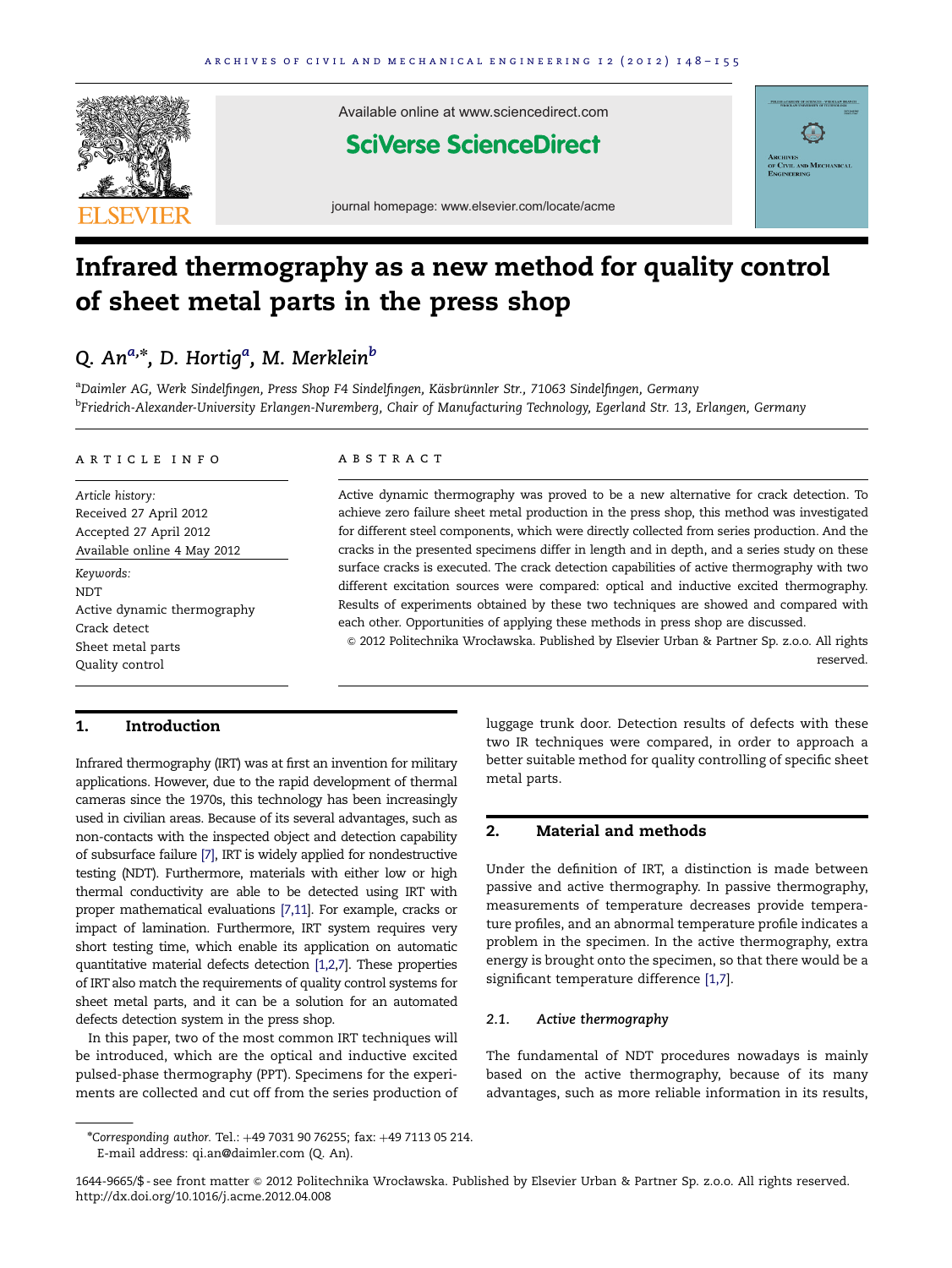and insensibility of influence from environments [\[1\].](#page--1-0) Fig. 1 exhibits a typical classification of all common IRT methods.

Among all these active thermography techniques, pulsedphase thermography (PPT) and lock-in thermography (LIT) are mostly applied [\[4,5](#page--1-0)]. Thus, the methods for detects defection in sheet metal parts were focused on PPT and LIT techniques.

According to [\[3,8,9](#page--1-0),[12](#page--1-0)], main advantages and disadvantages of these two techniques are listed in Table 1.

As described in [\[6,7](#page--1-0)], PPT combines promising features from two older thermographic techniques. It is as rapid and easy as pulsed thermography to develop and requires a shorter evaluation time. Moreover PPT provides phase delay images as Lock-in thermography. Accordingly, PPT is safe and easy to deploy NDT technique, giving the possibility to rapidly inspect large and complex surfaces. So it is more applicable for defect detection in sheet metal parts, and was therefore discussed in this paper, covering two exitation techniques.

#### 2.2. Pulsed-phase-thermography

In PPT, a short burst of excitation is applied to the specimen, and the heating pulse occurs in milliseconds with its shape





| Method                                | Advantages                                                                                                            | Disadvantages                                                                                                               |
|---------------------------------------|-----------------------------------------------------------------------------------------------------------------------|-----------------------------------------------------------------------------------------------------------------------------|
| Pulsed-phase<br>thermography<br>(PPT) | $\bullet$ Rapid<br>testing time<br>• Suitable for<br>unknown<br>defects<br>• Relative easy<br>excitation's<br>control | • Low detectable depth<br>• Relative high heating<br>volume                                                                 |
| Lock-in<br>thermography<br>(LIT)      | $\bullet$ Advanced<br>detection depth<br>$\bullet$ Relative low<br>heating volume                                     | • Longer testing time<br>• Necessity of finding<br>optical lock-in by<br>unknown defects<br>• Complex testing<br>equipments |

being approximately rectangular. This is very important, because this pulse includes in the frequency speckle a high lobe near zero frequency and smaller lobes in low frequencies, which improve entirely the signal–noise-ratio [\[9](#page--1-0),[10](#page--1-0)]. Temperature history of one pixel is normally pattered into two sections: heating and cooling. A strong contribution is however included in the cooling period, so the result evaluation is applied to this area with a Fast Fourier Transform (FFT) algorithm. As it is known, FFT can calculate a time domain into a frequency domain, which exhibits enhanced thermographic results in phase and amplitude images [\[10,11\]](#page--1-0).

[Fig. 2](#page--1-0) shows a graphical explanation of data acquisition and processing by PPT, and it is based on [\[7](#page--1-0),[9,13](#page--1-0)]. Only the phase image processing is showed, and the amplitude image processing follows the same principle.

The temperature of pixel  $(i,j)$  is  $T_{ij}$ , which decreases after impulse excitation till  $T_{ii}(N)$ . N is the sum of sampling images,  $\Delta t$  is the sampling interval, so N $\Delta t$  is the whole measure time. When the themogram sequence is processed using FFT, the real and imaginary transform will be [\[7\]](#page--1-0)

$$
F_n = \Delta t \sum_{k=0}^{N-1} (k \Delta t) e^{-j2mk/N} = \text{Re}_n + \text{Im}_n
$$
 (1)

where *n* designates the frequency increment  $(n=0.1...N)$ . Re and Im are the real and imaginary parts of transform. The FFT algorithm is used in each pixel for the whole image sequence, and then thermograms will be transformed into phase and amplitude images, by using ([\[7\]](#page--1-0)) the following equation:

$$
\phi_n = \tan^{-1}\left(\frac{\text{Im}_n}{\text{Re}_n}\right) \tag{2}
$$

$$
A_n = \sqrt{\text{Re}_n^2 + \text{Im}_n^2}
$$
 (3)

The calculation with FFT is finished with software packages such as MatLab $^{\circledR}$ .

When the pulsed heating reaches the specimen, thermoenergy expands into its surrounding area. And the thermoenergy intensity increases sharply where the crack is located, because cracks present a barrier for the heat transmission. Correspondingly, the crack temperature increases more rapidly than the sound area, this change can be measured with an IR camera. Even more, after the evaluation with FFT, cracks present a more characterized pattern in the phase or amplitude image. Also, phase is less affected than thermal date by problems such as non-uniform heating, surface emissivity variations and non-planar surfaces [\[7,10,12,13\]](#page--1-0).

#### 2.3. Specimens

In order to prove the PPT's availability for defects on sheet metal parts, two specimens are selected from the press shop. They represent the very typical defect of this sheet metal part. However cracks on the two specimens have different lengths and depths. Like in practice, it is difficult to characterize defects that existed in the serial production. As described in [Section 2](#page-0-0), experiments in this paper are based on the PPT technique. There are two most commonly used excitation resources in the PPT technique: the optical